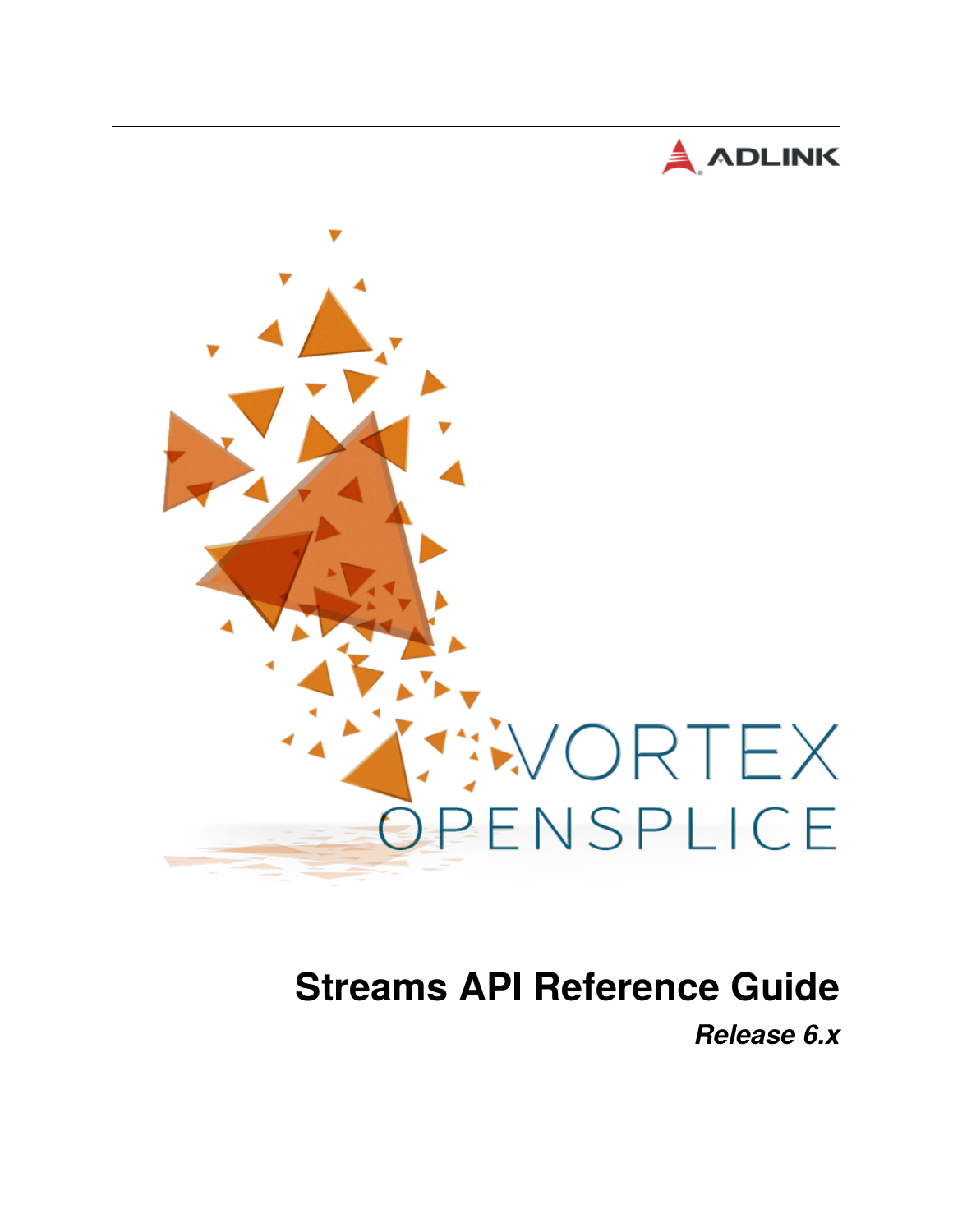# **CONTENTS**

| $\mathbf{1}$         | <b>Preface</b> |                               | $\mathbf{1}$   |
|----------------------|----------------|-------------------------------|----------------|
|                      | 1.1            |                               | $\mathbf{1}$   |
|                      | 1.2            |                               | $\mathbf{1}$   |
|                      | 1.3            |                               | $\mathbf{1}$   |
|                      | 1.4            |                               | $\mathbf{1}$   |
| $\mathbf{2}$         |                | <b>Introduction</b>           | 3              |
|                      | 2.1            |                               | 3              |
|                      | 2.2            |                               | 3              |
|                      |                | 2.2.1                         | $\overline{4}$ |
|                      |                | 2.2.2                         | 5              |
| 3                    |                | <b>API Reference</b>          | 6              |
|                      | 3.1            | Introduction                  | 6              |
|                      | 3.2            |                               | 6              |
|                      |                | 3.2.1                         | 6              |
|                      |                | 3.2.1.1                       | 6              |
|                      |                | 3.2.1.2                       | $\overline{7}$ |
|                      | 3.3            |                               | $\overline{7}$ |
|                      |                | 3.3.1                         | $\overline{7}$ |
|                      |                | 3.3.2                         | 9              |
|                      |                | 3.3.3                         | 9              |
|                      |                | 3.3.4                         | 10             |
|                      |                | 3.3.5                         | 11             |
|                      | 3.4            |                               | 12             |
|                      |                | 3.4.1                         | 12             |
|                      |                | 3.4.2                         | 13             |
|                      |                | 3.4.3                         | 14             |
|                      |                | 3.4.4                         | 15             |
|                      |                | 3.4.5                         | 16             |
|                      |                | 3.4.6                         | 17             |
|                      |                | 3.4.7                         | 17             |
|                      | 3.5            |                               | 18             |
| $\blacktriangleleft$ |                | <b>Contacts &amp; Notices</b> | 19             |
|                      | 4.1            |                               | 19             |
|                      | 4.2            |                               | 20             |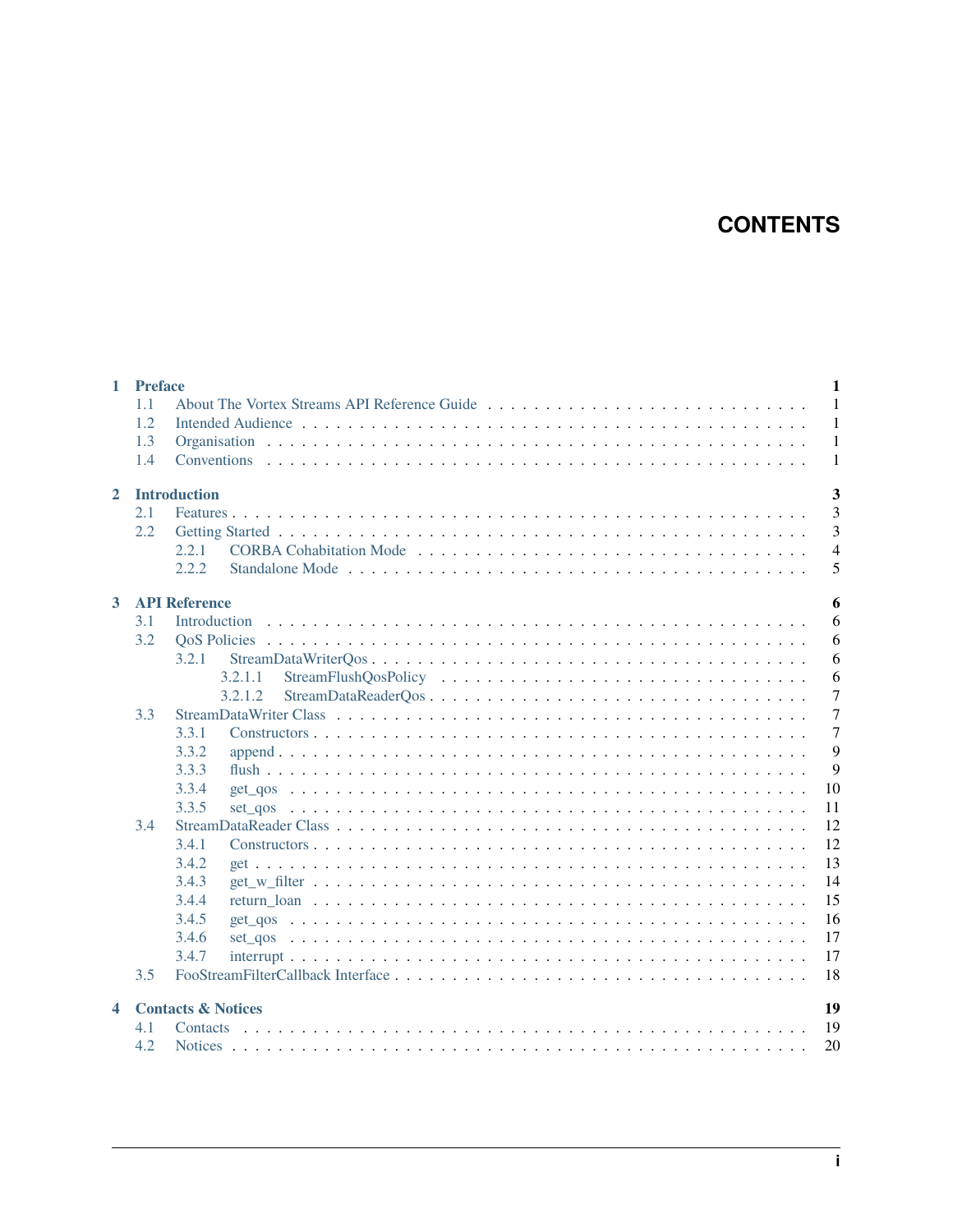# **CHAPTER**

# **PREFACE**

# <span id="page-2-1"></span><span id="page-2-0"></span>**1.1 About The Vortex Streams API Reference Guide**

The *Vortex Streams API Reference Guide* provides a detailed overview of the Vortex OpenSplice Streams API. The Streams API is an add-on, built on the Data Centric Public Subscribe (DCPS) paradigm that is implemented by Vortex OpenSplice and standardized in the OMG's Data Distribution Service Specification.

This Guide complements the Vortex OpenSplice *C++ Reference Guide*.

# <span id="page-2-2"></span>**1.2 Intended Audience**

The *Streams API Reference Guide* is intended to be used by C++ programmers who are using the OpenSplice Streams API to develop applications. While not strictly required, it is assumed that the reader has a basic understanding of the DDS C++ API as detailed in the Vortex OpenSplice *C++ Reference Guide*.

# <span id="page-2-3"></span>**1.3 Organisation**

This *Guide* is organised in two parts.

The *[Introduction](#page-4-0)* provides some background information about the features of the Streams API and how to use them. It also gives a broad overview of all entities and relations between entities in the Streams API.

The *[API Reference](#page-7-0)* provides detailed descriptions of all of the classes and operations of the Streams API.

# <span id="page-2-4"></span>**1.4 Conventions**

The icons shown below are used in ADLINK product documentation to help readers to quickly identify information relevant to their specific use of Vortex OpenSplice.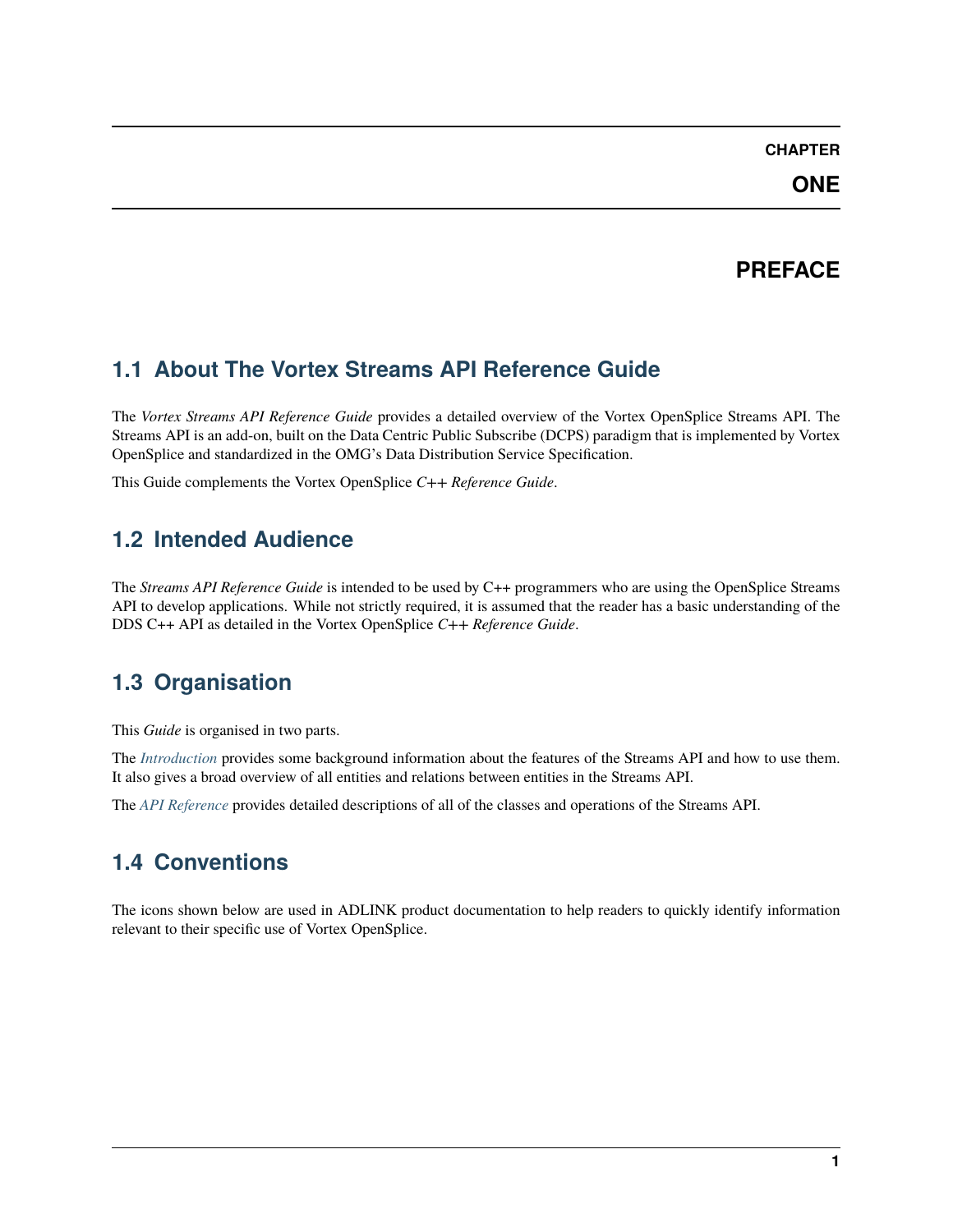| Icon                  | Meaning                                                          |
|-----------------------|------------------------------------------------------------------|
| י י                   | Item of special significance or where caution needs to be taken. |
| $\boldsymbol{\theta}$ | Item contains helpful hint or special information.               |
| <b>Windows</b>        | Information applies to Windows (e.g. XP, 2003, Windows 7) only.  |
| <b>Unix</b>           | Information applies to Unix-based systems (e.g. Solaris) only.   |
| Linux                 | Information applies to Linux-based systems (e.g. Ubuntu) only.   |
|                       | C language specific.                                             |
| $C++$                 | $C++$ language specific.                                         |
| C#                    | C# language specific.                                            |
| Java                  | Java language specific.                                          |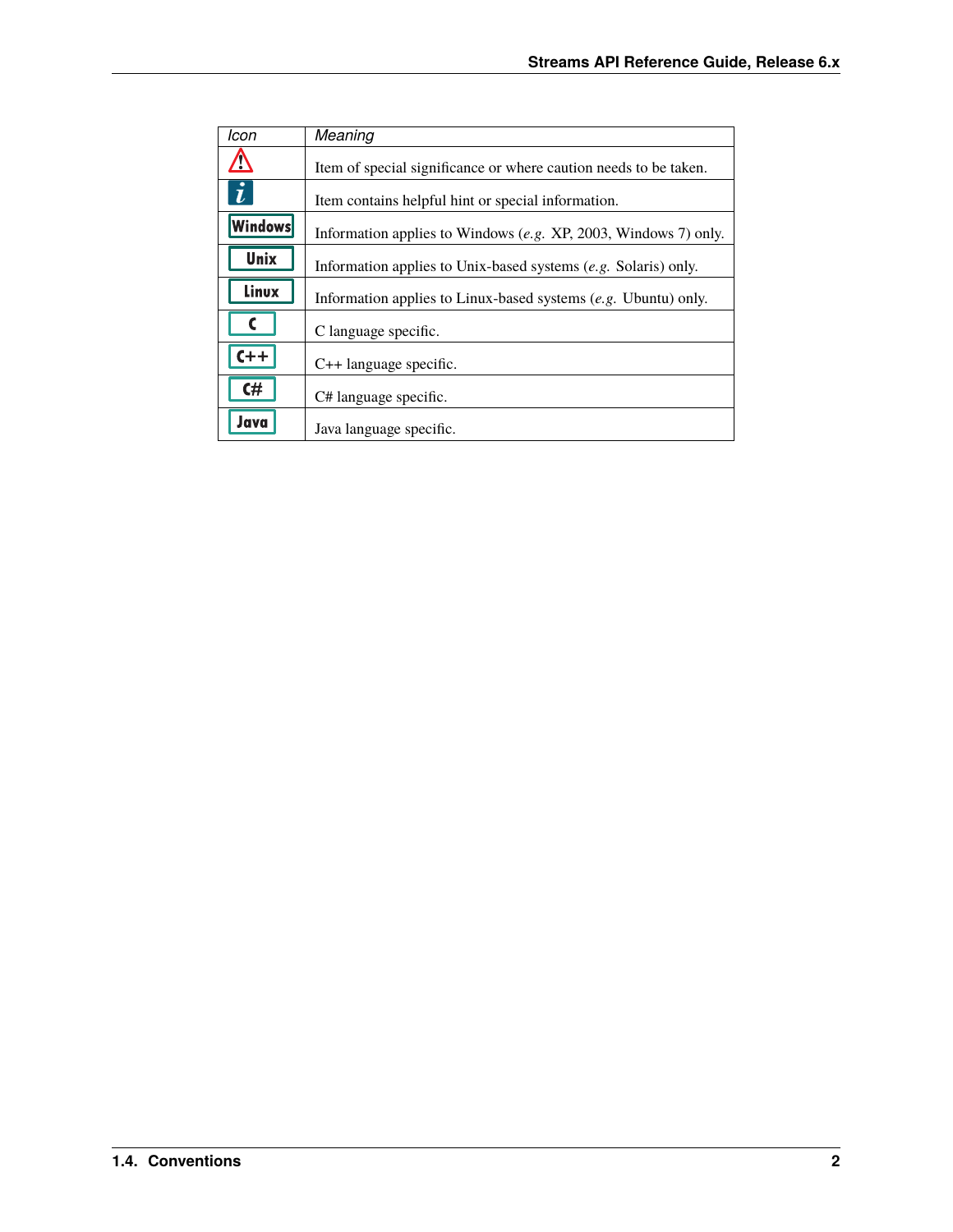# **CHAPTER**

# **INTRODUCTION**

# <span id="page-4-1"></span><span id="page-4-0"></span>**2.1 Features**

*Vortex OpenSplice Streams API* supports a common data-distribution pattern where continuous flows or *streams* of data have to be transported with minimal overhead and therefore maximal achievable throughput.

Vortex OpenSplice Streams API implements this *streams pattern* by transparent packing and queuing of data samples using auto-generated *containers*, thus minimizing the overhead normally associated with the management and distribution of individual DDS samples.

# <span id="page-4-2"></span>**2.2 Getting Started**

The Vortex OpenSplice Streams API is divided in two main components:

- type-specific code that can be generated using the Vortex OpenSplice IDL Pre-Processor
- a Streams library.

Applications that wish to use the Streams API are required to do two things:

- 1. Link against *one* of the Vortex OpenSplice Streams libraries available within the Vortex OpenSplice distribution. There are separate libraries for either *CORBA-Cohabitation* mode or *Standalone C++* mode.
- 2. Annotate the data-model IDL file with #pragma stream directives for each data type for which a Stream needs to be created.

The Vortex OpenSplice Streams API is built on the DCPS API. Since the C++ bindings of Vortex OpenSplice are available in two flavours, so is the Streams API. In the following paragraphs the steps will be discussed to build a simple application that uses the following data-model:

```
Space.idl:
module Space {
    struct Foo {
        long long_1;
        long long_2;
    };
#pragma stream Foo
    struct Type2 {
      long long_1;
      long long_2;
```
(continues on next page)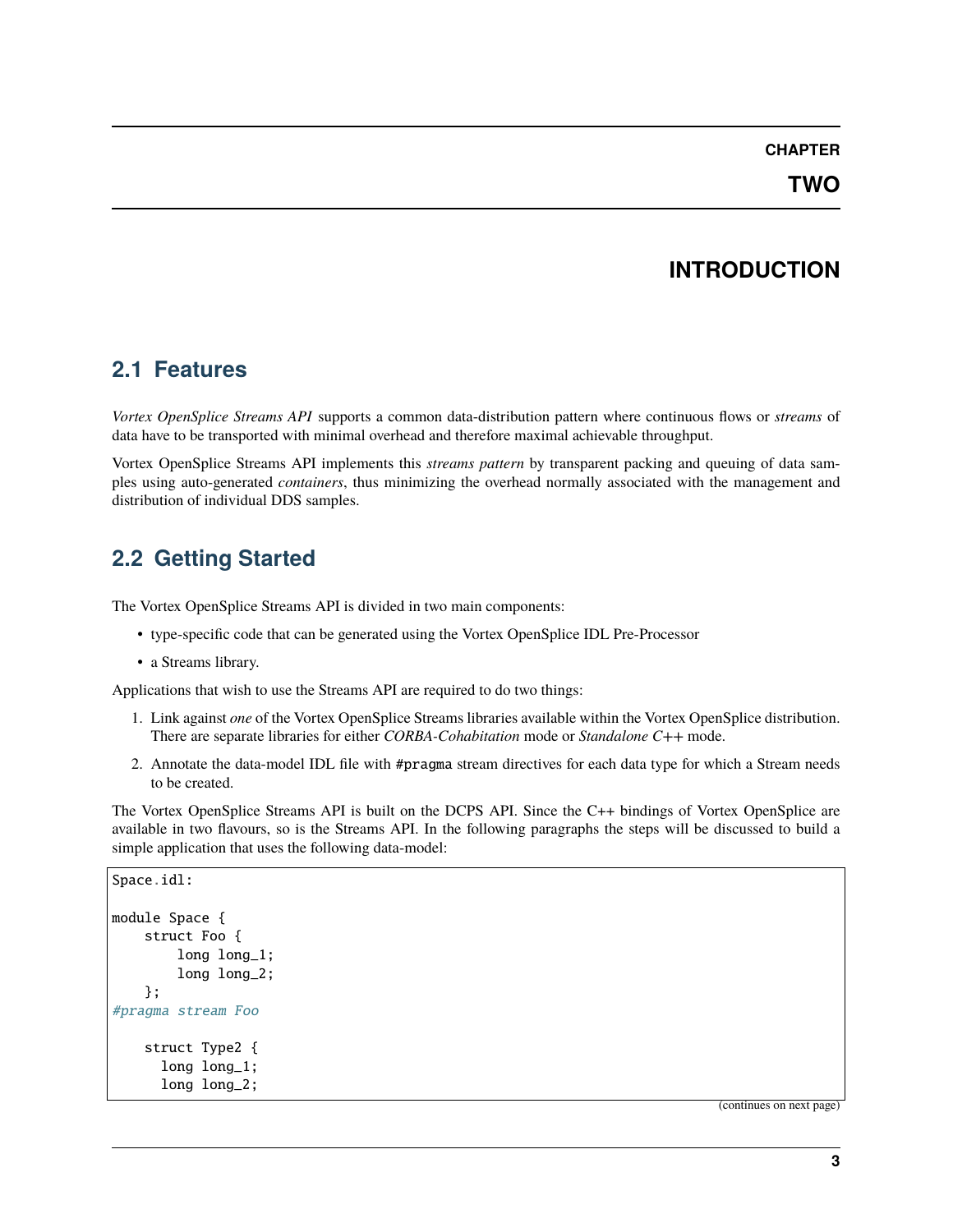(continued from previous page)

```
long long_3;
    };
#pragma stream Type2
#pragma keylist Type2 long_1
};
```
Using this model, both Foo and Type2 can be used with the Streams API. In addition Type2 can also be used as a regular DDS topic, with long\_1 as key.

The following relevant Streams API classes are generated based on this model for Foo:

```
Space::FooStreamDataWriter
Space::FooStreamDataReader
Space::FooStreamBuf
```
It is recommended to use smart references to the StreamDataWriter and StreamDataReader classes in applications. The regular Vortex OpenSplice C++ smart-pointer <class>\_var types are available for this purpose. See the section on *Memory Management* in the Vortex OpenSplice *C++ Reference Guide* for more information.

# <span id="page-5-0"></span>**2.2.1 CORBA Cohabitation Mode**

In *CORBA Co-habitation* mode, idlpp generates code that can be processed with any of the supported ORB compilers (OpenFusion TAO, Mico, *etc.*).

First idlpp is executed on the Space.idl file:

```
$ idlpp -I$OSPL_HOME/etc/idl -l cpp -C Space.idl
```
The standard Vortex OpenSplice IDL directory is referenced as include-path, since it contains definitions of some basic data-types and interfaces that are required if DDS Topics are created for any of the types in the IDL file. The other parameters are used to put idlpp in C++ CORBA-Cohabitation mode.

As usual when DDS topics are created, the above command generates, among other files, a file called SpaceDcps.idl. The file SpaceStreams.idl is also generated.

To proceed, idlpp should be executed on the ExampleStreams.idl file:

```
$ idlpp -I$OSPL_HOME/etc/idl -l cpp -C SpaceStreams.idl
```
This creates the descriptions of the DCPS entities that are required to manage the DDS topics that will be used for the Streams types, just like with the original IDL file, in a file called SpaceStreamsDcps.idl.

Now all four IDL files should be processed with the appropriate (ORB-specific) CORBA IDL processor. After this step all code and header files are generated to start using the Streams API in application code.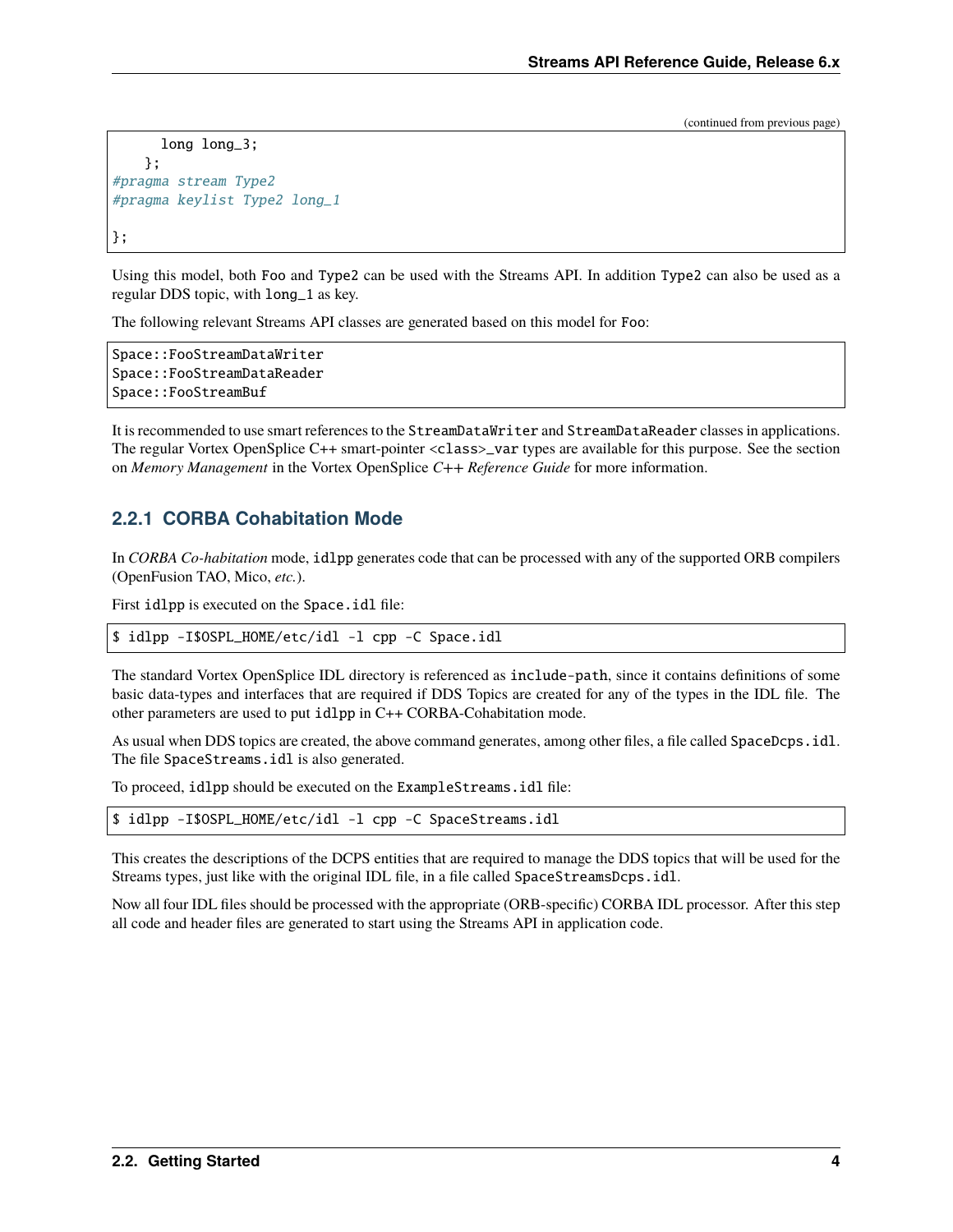# <span id="page-6-0"></span>**2.2.2 Standalone Mode**

In *Standalone C++* mode, the generated interfaces are *not* required to be processed by an IDL compiler. Instead, idlpp will use the cppgen code-generator that is part of the Vortex OpenSplice distribution. idlpp will automatically call cppgen to process certain files; the user is only required to execute idlpp, first on the original IDL file:

```
$ idlpp -I$OSPL_HOME/etc/idl -l cpp -S Space.idl
```
This creates SpaceStreams.idl, which in turn also needs to be processed by idlpp:

```
$ idlpp -I$OSPL_HOME/etc/idl -l cpp -S -i SpaceStreams.idl
```
The -i parameter is required because normally no code is generated for interfaces (for DDS topics, only datatypes are generated). In the case of streams, interfaces should not be ignored.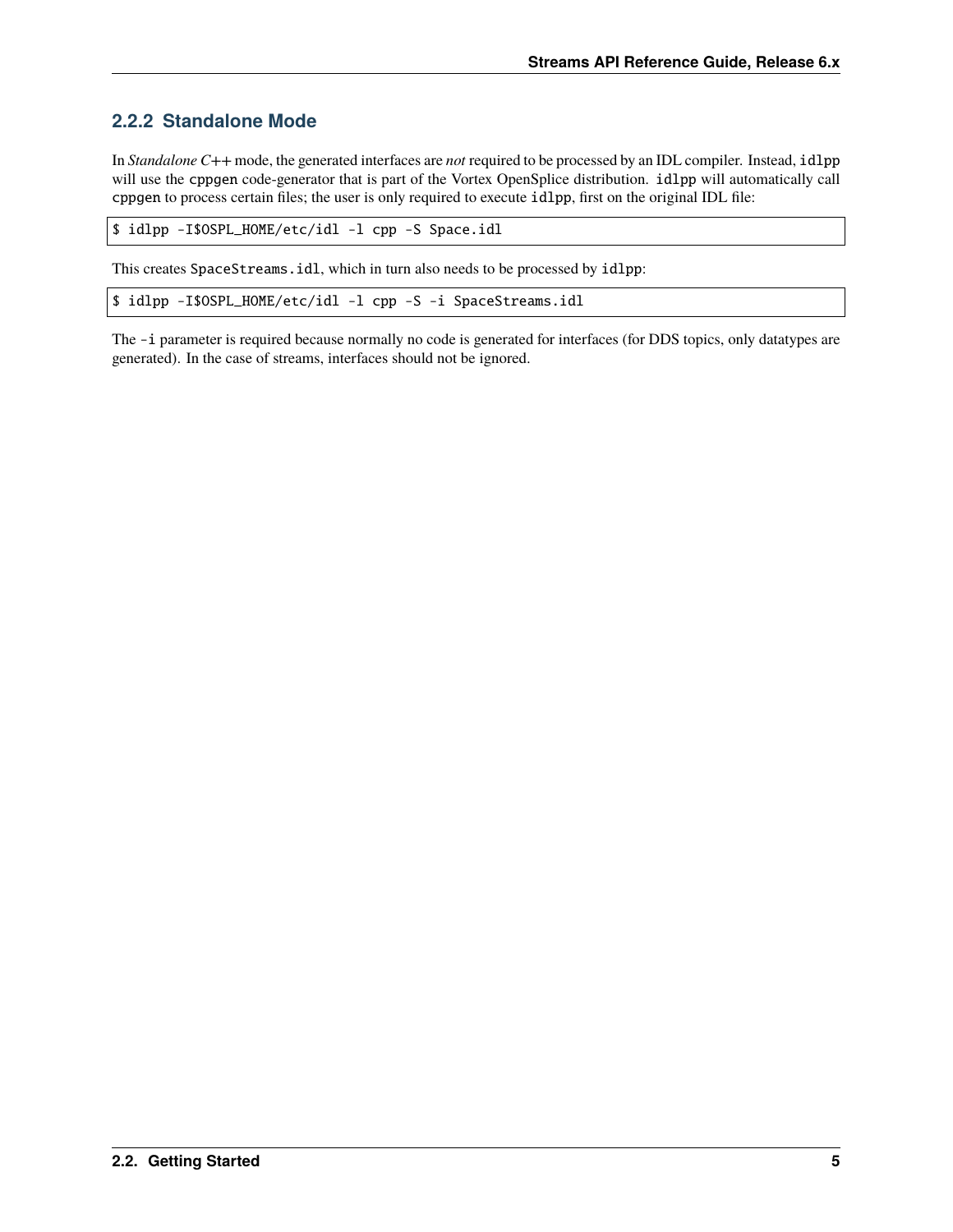# **CHAPTER**

**THREE**

# **API REFERENCE**

# <span id="page-7-1"></span><span id="page-7-0"></span>**3.1 Introduction**

*As described in :ref:`Getting Started <Getting Started>`, the Vortex OpenSplice IDL preprocessor generates typed Streams API classes for each type that is annotated with a streams pragma.*

As in the Vortex OpenSplice *C++ Reference Guide*, the fictional type Foo, defined in module Space, is used as an example. When the Foo type is annotated with a pragma streams, FooStreamDataWriter and FooStreamDataReader classes will be generated.

This section describes the usage of all operations on these classes.

# <span id="page-7-2"></span>**3.2 QoS Policies**

| StreamDataWriterQos  | StreamDataReaderQos |
|----------------------|---------------------|
| StreamFlushQosPolicy |                     |

| StreamFlushQosPolicy   Type |                 | Default value          |
|-----------------------------|-----------------|------------------------|
| max_delay                   | DDS::Duration_t | DDS::DURATION INFINITE |
| max_samples                 | Long            | O                      |

# <span id="page-7-3"></span>**3.2.1 StreamDataWriterQos**

# <span id="page-7-4"></span>**3.2.1.1 StreamFlushQosPolicy**

**Scope**

DDS::Streams

## **Synopsis**

```
#include <streams_ccpp.h>
struct StreamFlushQosPolicy {
   Duration_t max_delay;
   long max_samples;
};
```
**Description**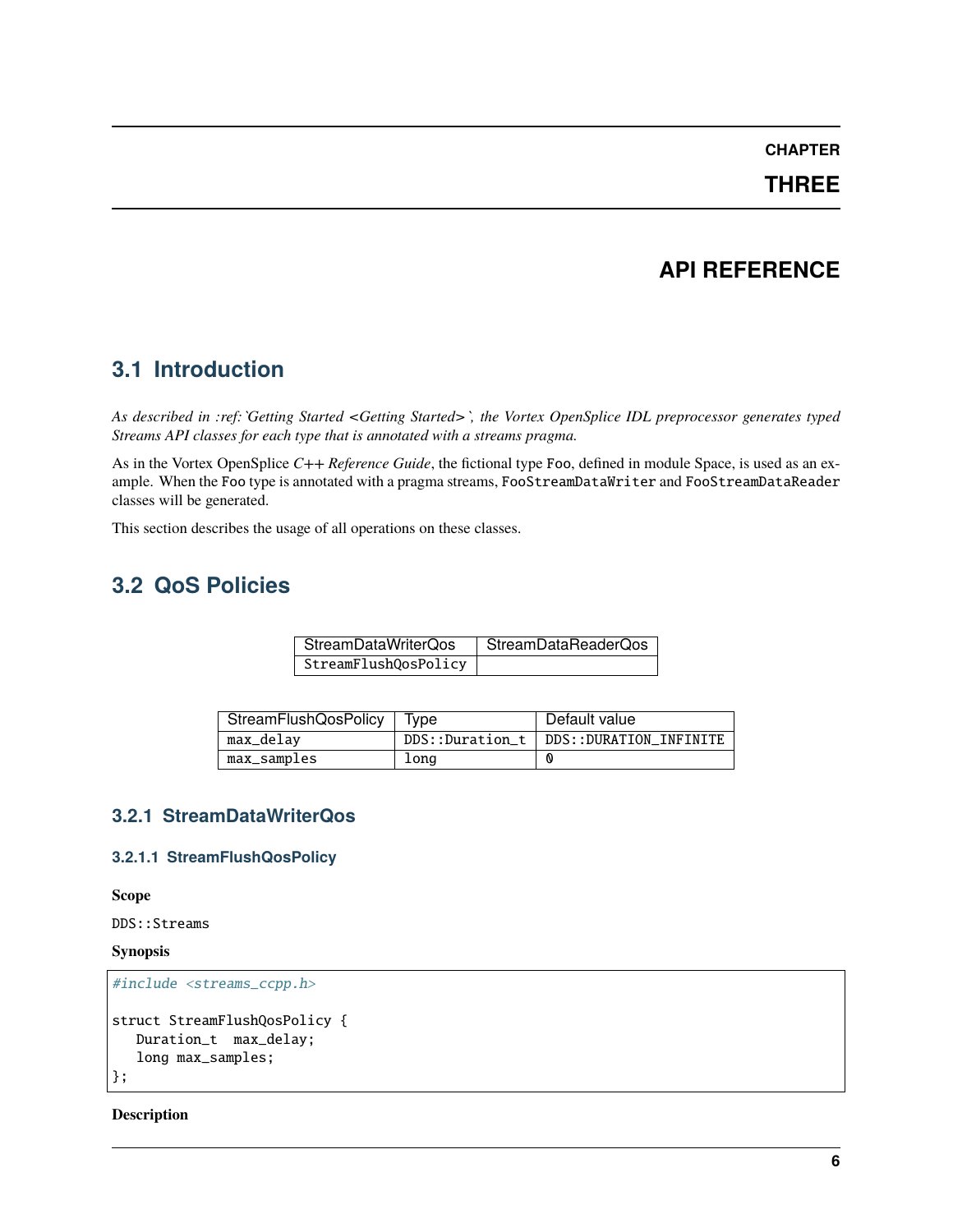The StreamFlushQosPolicy can be used to set limits on the stream(s) of the StreamDataWriter it is applied to.

### **Attributes**

Duration\_t max\_delay Time-based limit. The StreamDataWriter will automatically flush all of its streams each max\_delay period.

*Note*: max\_delay is not yet implemented. It is scheduled for a future release.

long max\_samples Samples-per-stream based limit. The StreamDataWriter will automatically flush a stream when, after appending a sample, the number of samples in that stream equals max\_samples.

#### **Detailed Description**

By setting the StreamFlushQosPolicy, the StreamDataWriter will automatically flush its stream(s) based on a particular limit. The attributes can be combined, for example a max\_delay of *1* second and a max\_samples of *100* will result in a flush at least each second or sooner if 100 samples are appended to a stream.

The max\_delay limit applies to all streams in case a StreamDataWriter manages more than one stream. It is initialized when the first stream is created, and applied to all streams created after that.

In case of a manual [flush](#page-10-1) (when the application calls the *flush* operation), the max\_samples limit is reinitialized.

# <span id="page-8-0"></span>**3.2.1.2 StreamDataReaderQos**

Currently no QoS properties for a StreamDataReader have been identified, but the StreamDataReaderQos is defined in the API to maintain consistency with the StreamDataWriter; it is reserved for future use.

# <span id="page-8-1"></span>**3.3 StreamDataWriter Class**

# <span id="page-8-2"></span>**3.3.1 Constructors**

**Scope**

Space::FooStreamDataWriter

## **Synopsis**

```
#include <SpaceStreamsApi.h>
ooStreamDataWriter(
  DDS::Publisher_ptr publisher,
  DDS::Streams::StreamDataWriterQos &sqos,
   const char* streamName);
FooStreamDataWriter(
  DDS::DomainId_t domainId,
      DDS::Streams::StreamDataWriterQos &sqos,
      const char* streamName);
FooStreamDataWriter(
   DDS::Streams::StreamDataWriterQos &sqos,
```
(continues on next page)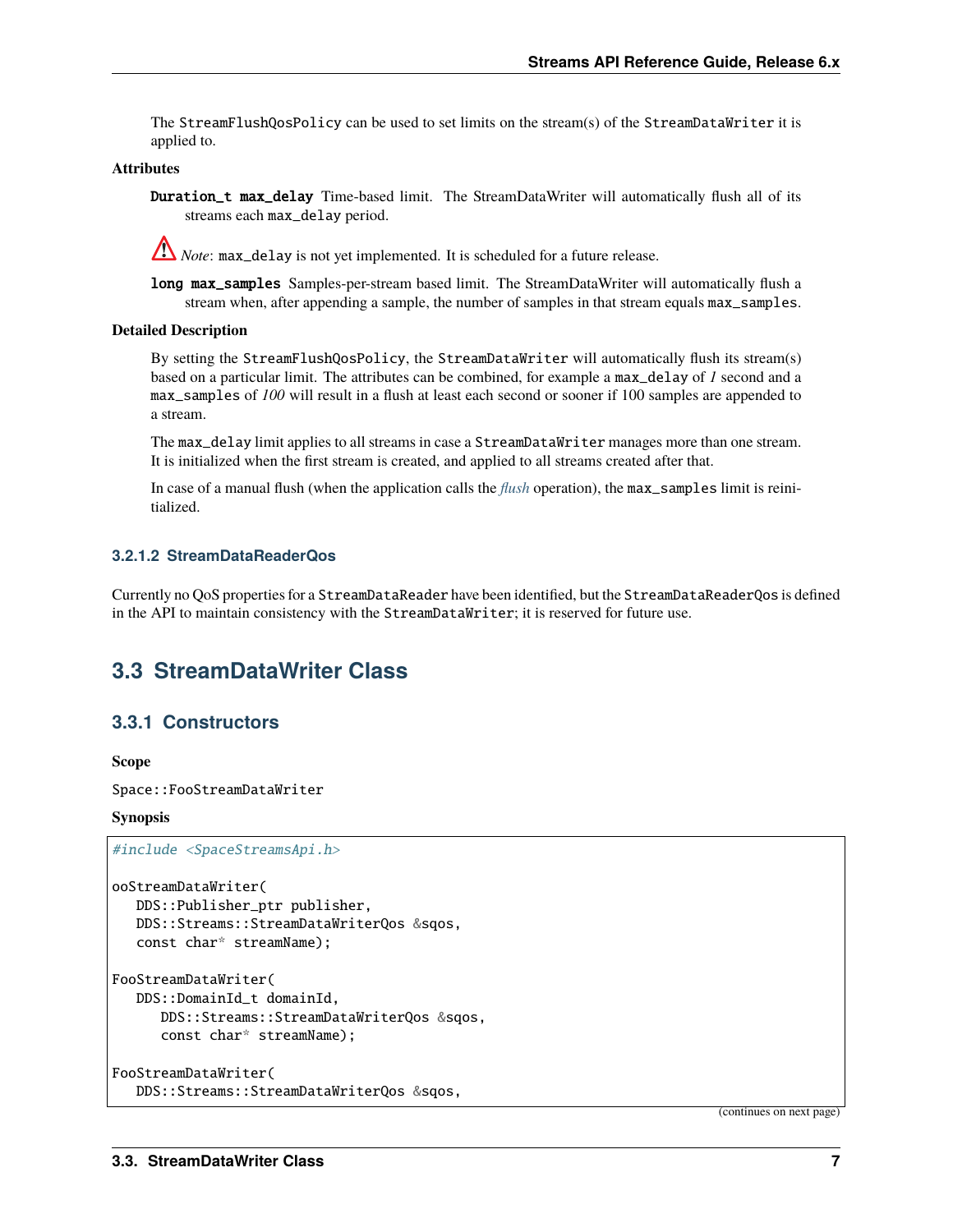(continued from previous page)

```
const char* streamName);
FooStreamDataWriter(
  DDS::Publisher_ptr publisher,
      const char* streamName);
FooStreamDataWriter(
      DDS::DomainId_t domainId,
      const char* streamName);
```
#### **Description**

Multiple constructors are available to create a FooStreamDataWriter. Depending on which parameters are supplied by the application, one of the overloaded constructors will be selected to create a new instance of the FooStreamDataWriter class.

#### **Parameters**

- in DDS:: Publisher\_ptr publisher A pointer to a pre-created DDS Publisher. This parameter is optional; if a publisher is not supplied the FooStreamDataWriter will create an internal publisher.
- in DDS::DomainId\_t domainId The id of the DDS domain to attach to. The DDS::DOMAIN\_ID\_DEFAULT\_macro can be used to connect to the default domain, which is also used if the parameter is omitted.
- in DDS::Streams::StreamDataWriterQos &sqos The QoS settings that are applied to the FooStreamDataWriter.
- in const char\* streamName The system-wide unique name of the stream that is used to create a DDS (container-)topic for the stream(s) that are handled by the FooStreamDataWriter.

### **Exceptions**

Constructors cannot return a value, therefore they throw exceptions when the object cannot be constructed. Besides exceptions, the regular Vortex OpenSplice error logging framework is used to report additional information when a constructor fails.

The constructors throw a StreamsException if an error occurs. The application may catch these exceptions to detect when creation of a StreamDataWriter doesn't succeed.

```
DDS::Streams::StreamsException {
   out const char *message;
   out DDS::ReturnCode_t id
}
```
The message contains a description of the error. The id field contains a DDS error code that represents the error condition.

#### **Detailed Description**

When a pre-created publisher is not supplied, the FooStreamDataWriter will create an internal DDS participant and DDS publisher. This will naturally consume some resources, so when a lot of streams need to be created it is recommended to supply a publisher that can be re-used for each FooStreamDataWriter instance.

The streamName is a required parameter. The FooStreamDataWriter will create a DDS topic of the correct type and name it after the supplied streamName.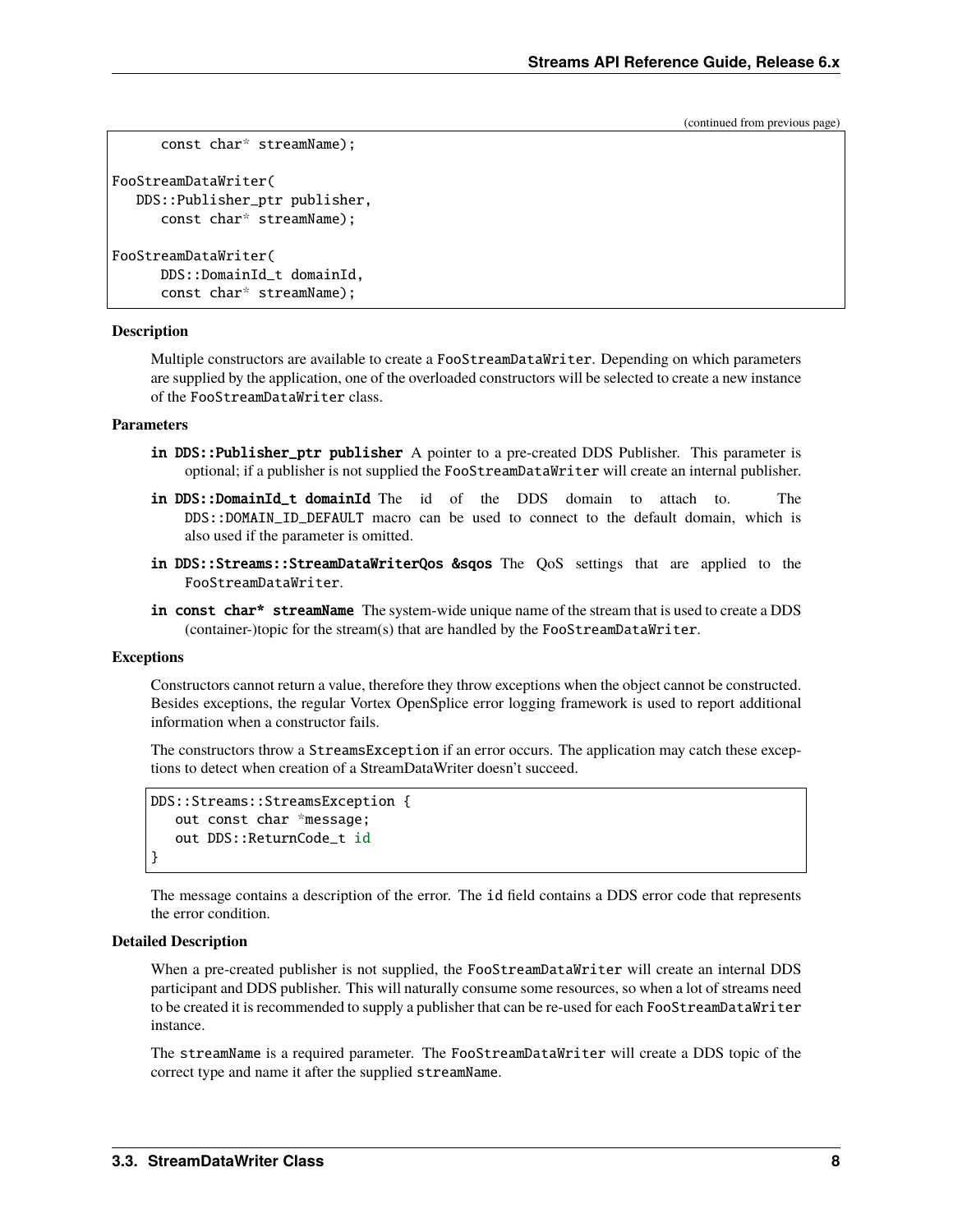# <span id="page-10-0"></span>**3.3.2 append**

# **Scope**

Space::FooStreamDataWriter

# **Synopsis**

```
#include <SpaceStreamsApi.h>
```

```
DDS::ReturnCode_t
append(
   StreamId id,
   const Foo &data)
```
# **Description**

Write a sample to the stream with the supplied id.

# **Parameters**

in StreamId id The stream id.

in Foo &data The data to write to the stream.

# **Return Value**

ReturnCode\_t Possible return codes of the operation are: DDS::RETCODE\_OK, DDS::RETCODE\_PRECONDITION\_NOT\_MET.

## **Detailed Description**

Using the append operation, the application can write data to a stream. Note that for each stream of a certain type, multiple *instances* of this stream-type can be created by assigning unique ids to each of streams. Each id then represents an *instance* of the stream of the associated type. So the actual stream instance is selected based on the supplied StreamId.

When the stream doesn't exist it is automatically created based on the current QoS settings.

## **Return Code**

When the operation returns:

RETCODE\_OK The data was successfully appended to the stream.

RETCODE\_PRECONDITION\_NOT\_MET A precondition failed, data was not appended.

If the StreamDataWriter QoS specifies an auto-flush maximum samples limit, an append may trigger a *[flush](#page-10-1)*. In that case the append call forwards the return code of the flush to the application, so any return code that is specified in the next section may also be returned by append.

# <span id="page-10-1"></span>**3.3.3 flush**

**Scope**

Space::FooStreamDataWriter

## **Synopsis**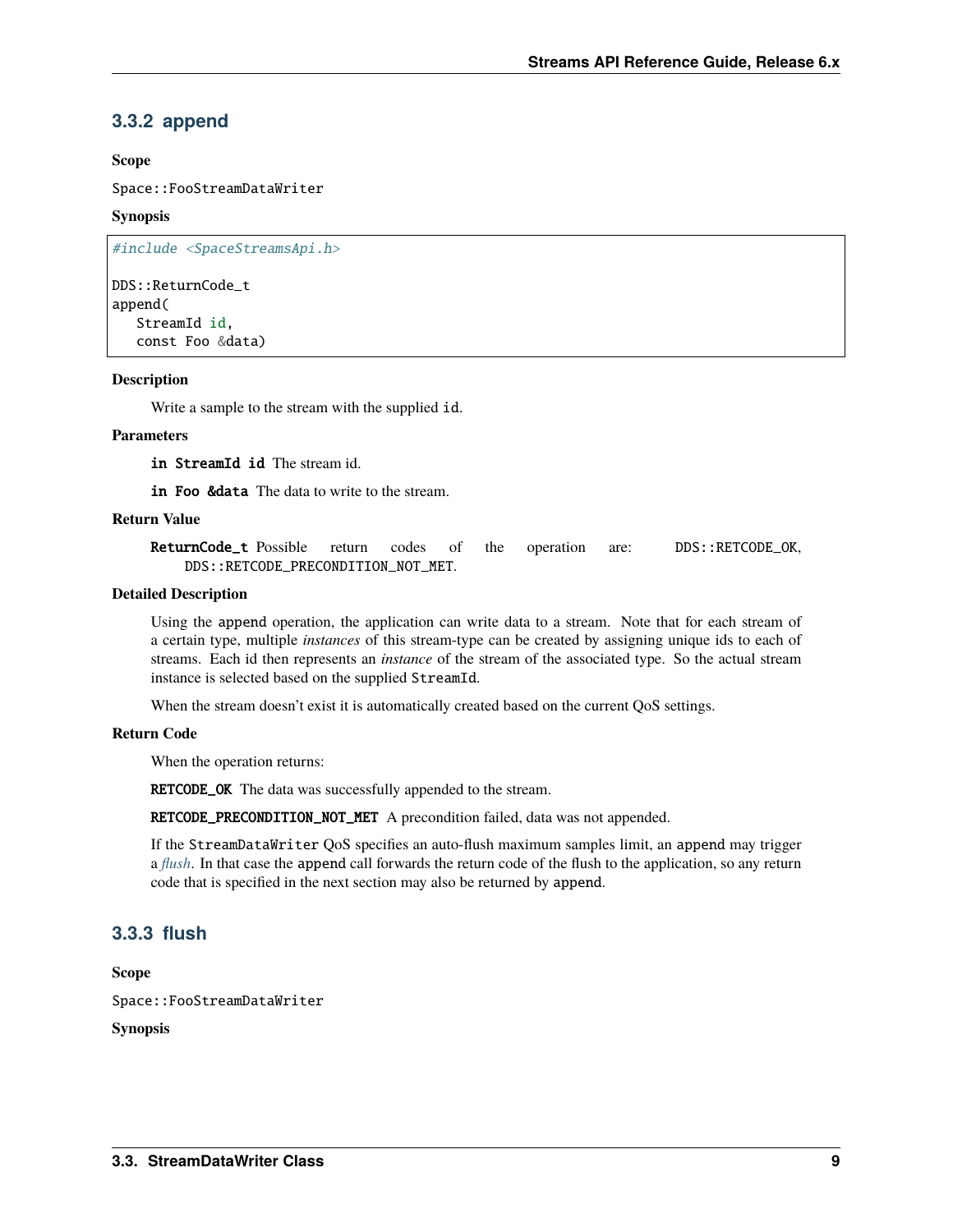#include <SpaceStreamsApi.h>

```
DDS::ReturnCode_t
flush(
   DDS::Streams::StreamId id)
```
# **Description**

Write all data in a stream to the DDS subsystem.

# **Parameters**

in StreamId id The id of the stream.

#### **Return Value**

ReturnCode\_t Possible return codes of the operation are: DDS::RETCODE\_OK, DDS::RETCODE\_PRECONDITION\_NOT\_MET.

#### **Detailed Description**

When a stream is flushed, all data in the stream is delivered to DDS and the stream is emptied. The memory allocated will be reused the next time data is appended to the stream.

The flush operation results in a write call on the underlying DDS subsystem. Depending on the result of the write, this result is returned back to the application.

# **Return Code**

RETCODE\_OK The stream was successfully flushed.

RETCODE\_PRECONDITION\_NOT\_MET A precondition failed; most likely the stream doesn't exist.

See the Vortex OpenSplice *C++ Reference Guide* for possible result codes returned by a DDS write operation.

# <span id="page-11-0"></span>**3.3.4 get\_qos**

# **Scope**

Space::FooStreamDataWriter

#### **Synopsis**

```
#include <SpaceStreamsApi.h>
```

```
DDS::ReturnCode_t
get_qos(
  DDS::Streams::StreamDataWriterQos &qos)
```
## **Description**

This operation allows access to the existing set of QoS policies for a FooStreamDataWriter.

#### **Parameters**

inout StreamDataWriterQos &qos A pointer to a StreamDatatWriterQos object to which the current QoS settings will be copied.

#### **Return Value**

ReturnCode\_t Possible return code of the operation is: DDS::RETCODE\_OK.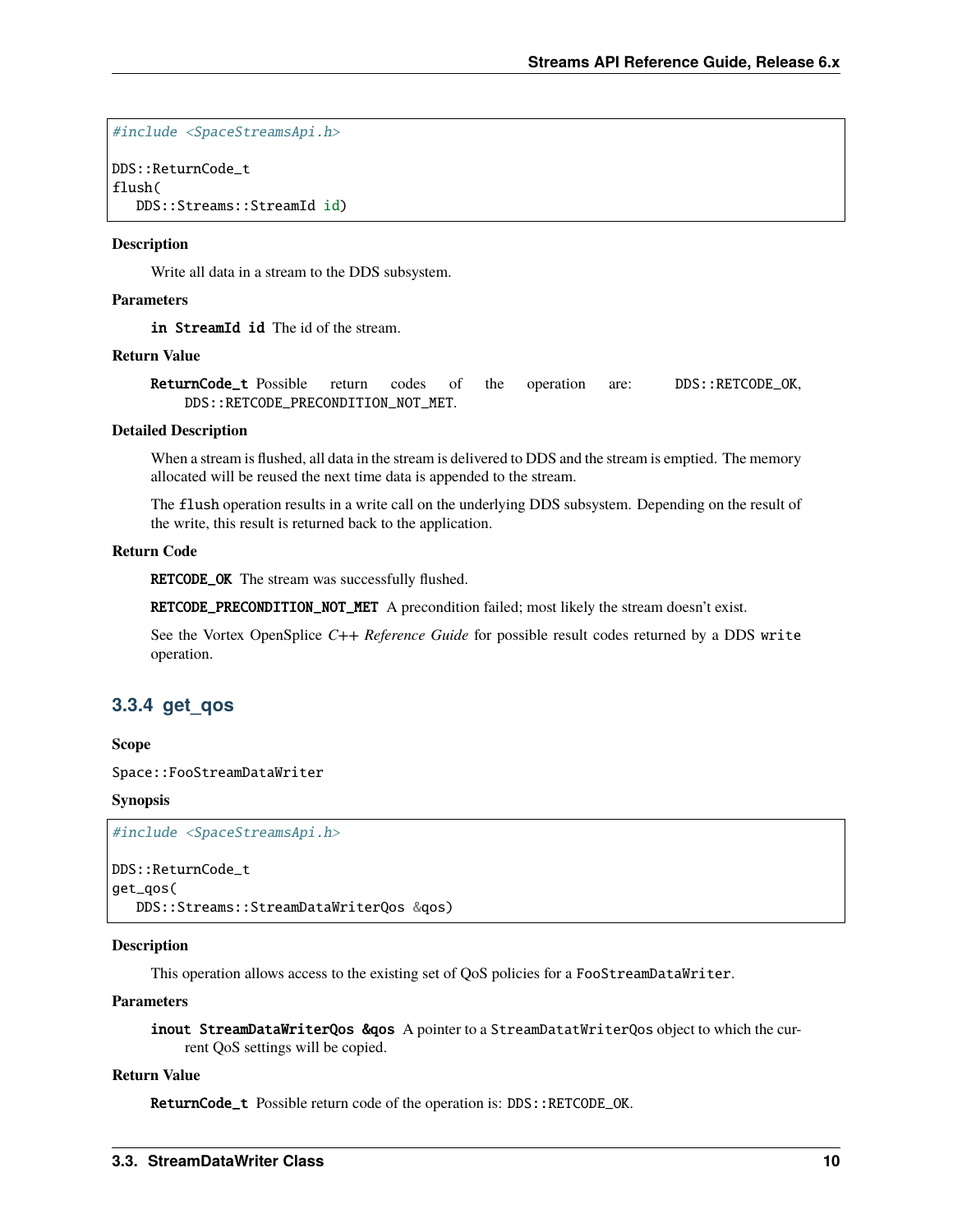# **Detailed Description**

The existing list of QoS settings of the FooStreamDataWriter is copied to the object pointed to by qos. The application can then inspect and, if necessary, modify the settings and apply the settings using the set\_qos operation.

# **Return Code**

RETCODE\_OK The QoS settings were successfully copied to the supplied qos object.

# <span id="page-12-0"></span>**3.3.5 set\_qos**

**Scope**

Space::FooStreamDataWriter

## **Synopsis**

#include <SpaceStreamsApi.h>

# DDS::ReturnCode\_t set\_qos(

DDS::Streams::StreamDataWriterQos &qos)

# **Description**

This operation allows replacing the existing set of QoS policies for a FooStreamDataWriter.

# **Parameters**

in StreamDataWriterQos &qos A pointer to a qos object with the new policies.

## **Return Value**

ReturnCode\_t Possible return codes of the operation are: DDS::RETCODE\_OK, DDS::RETCODE\_UNSUPPORTED.

## **Detailed Description**

This operation allows replacing the set of QoS policies of a FooStreamDataWriter.

*Note*: A new StreamFlushQosPolicy may decrease the value of max\_samples, but existing streams are not allowed to violate this limit. Any streams that contain data that exceeds the new max\_samples value are automatically flushed before the new policy is applied.

# **Return Code**

RETCODE\_OK The QoS settings were successfully applied to the FooStreamDataWriter.

RETCODE\_UNSUPPORTED The application attempted to set QoS policies or values that are not (yet) supported.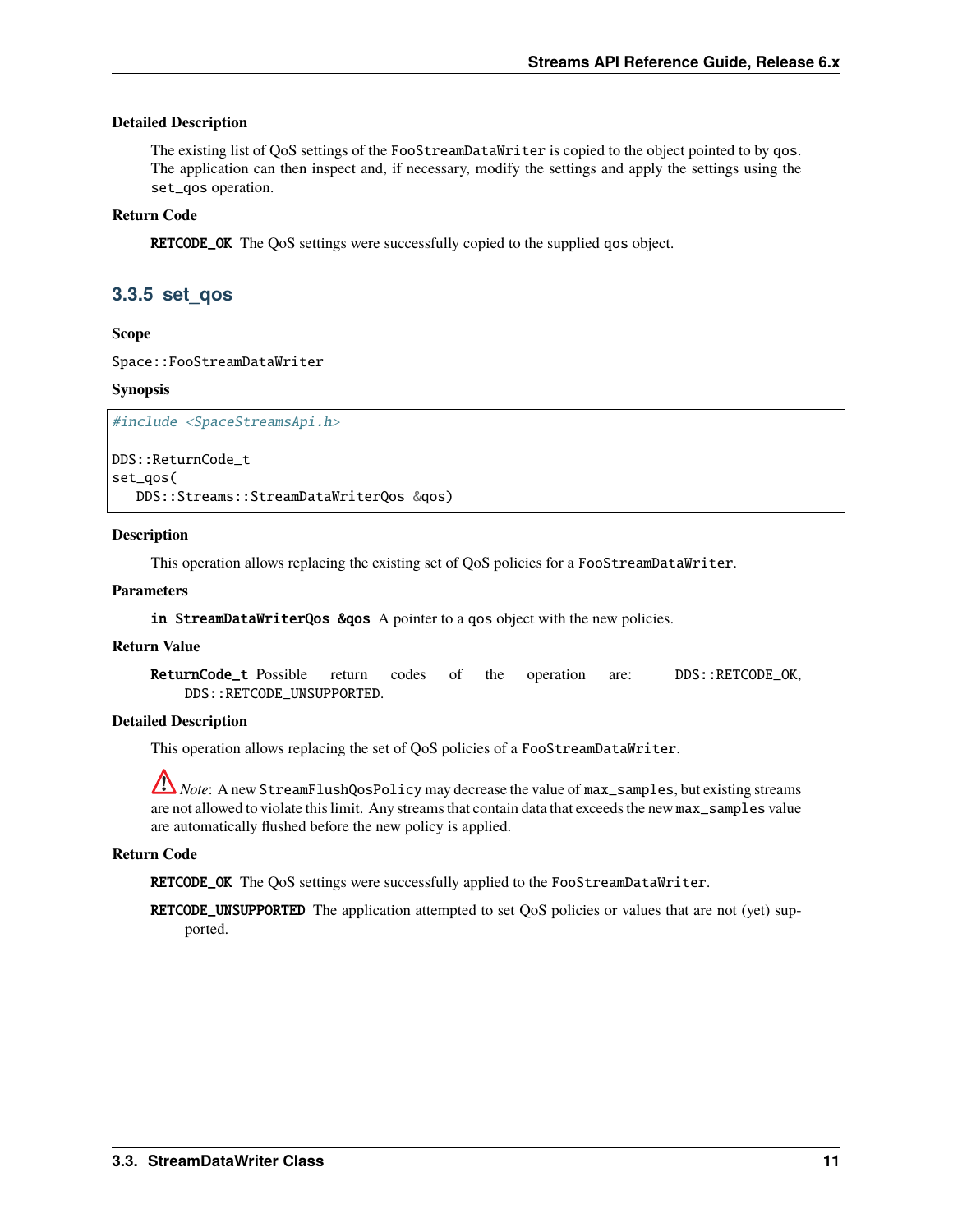# <span id="page-13-0"></span>**3.4 StreamDataReader Class**

# <span id="page-13-1"></span>**3.4.1 Constructors**

# **Scope**

Space::FooStreamDataReader

# **Synopsis**

```
#include <SpaceStreamsApi.h>
```

```
FooStreamDataReader(
  DDS::Subscriber_ptr subscriber,
  DDS::Streams::StreamDataReaderQos &sqos,
   const char* streamName);
```

```
FooStreamDataReader(
  DDS::DomainId_t domainId,
      DDS::Streams::StreamDataReaderQos &sqos,
      const char* streamName);
```

```
FooStreamDataReader(
  DDS::Streams::StreamDataReaderQos &sqos,
      const char* streamName);
```

```
FooStreamDataReader(
  DDS::Subscriber_ptr subscriber,
      const char* streamName);
```

```
FooStreamDataReader(
      DDS::DomainId_t domainId,
      const char* streamName);
```
# **Description**

Multiple constructors are available to create a FooStreamDataReader. Depending on which parameters are supplied by the application, one of the overloaded constructors will be selected to create a new instance of a FooStreamDataReader class.

# **Parameters**

- in DDS:: Subscriber\_ptr subscriber A pointer to a pre-created DDS Subscriber. This parameter is optional; if a subscriber is not supplied the FooStreamDataReader will create an internal subscriber.
- in DDS::DomainId\_t domainId The id of the DDS domain to attach to. The DDS::DOMAIN\_ID\_DEFAULT macro can be used to connect to the default domain, which is also used if the parameter is omitted.
- in DDS::Streams::StreamDataReaderQos &sqos The QoS settings that are applied to the FooStreamDataReader.
- in const char\* streamName The system-wide unique name of the stream which is also used to create a DDS (container-)topic for the stream(s) that are handled by the FooStreamDataReader.

# **Exceptions**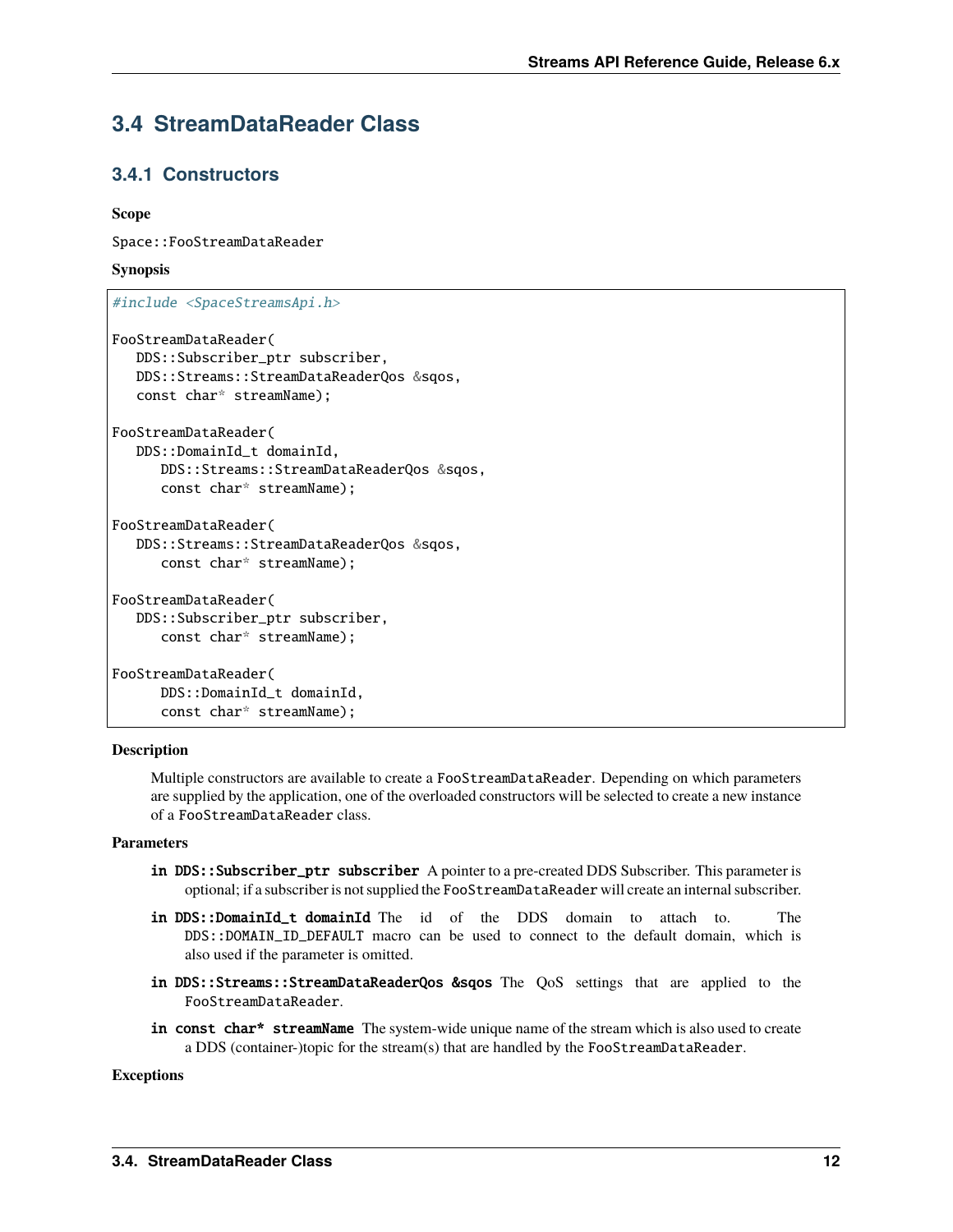Constructors cannot return a value, therefore they throw exceptions when the object cannot be constructed. Besides exceptions, the regular Vortex OpenSplice error logging framework is used to report additional information when a constructor fails.

The constructors throw a StreamsException if an error occurs. The application may catch these exceptions to detect when creation of a StreamDataReader doesn't succeed.

```
DDS::Streams::StreamsException {
   out const char *message;
   out DDS::ReturnCode_t id
}
```
The message contains a description of the error. The id field contains a DDS error code that represents the error condition.

# **Detailed Description**

When a pre-created subscriber is not supplied, the FooStreamDataReader will create an internal DDS participant and DDS subscriber. This will naturally consume some resources, so when a lot of instances need to be created it is recommended to supply a subscriber that can be re-used for each FooStreamDataReader instance.

The streamName is a required parameter. The FooStreamDataReader will create a DDS topic of the correct type and name it after the supplied streamName.

# <span id="page-14-0"></span>**3.4.2 get**

**Scope**

Space::FooStreamDataReader

#### **Synopsis**

```
#include <SpaceStreamsApi.h>
DDS::ReturnCode_t
get(
  DDS::Streams::StreamId id,
   Space::FooStreamBuf data_values,
```
long max\_samples, DDS::Duration\_t timeout);

# **Description**

Check if any data is available in a stream and retrieve it, emptying the stream.

## **Parameters**

in StreamId id The id of the stream instance from which to retrieve the data.

inout FooStreamBuf data\_values The buffer in which the data is stored.

in long max\_samples The maximum amount of data samples retrieved. Default is DDS::LENGTH\_UNLIMITED.

in Duration\_t timeout Blocking time, in case no data is immediately available.

#### **Return Value**

ReturnCode\_t Possible return codes of the operation are: DDS::RETCODE\_OK, DDS::RETCODE\_PRECONDITION\_NOT\_MET.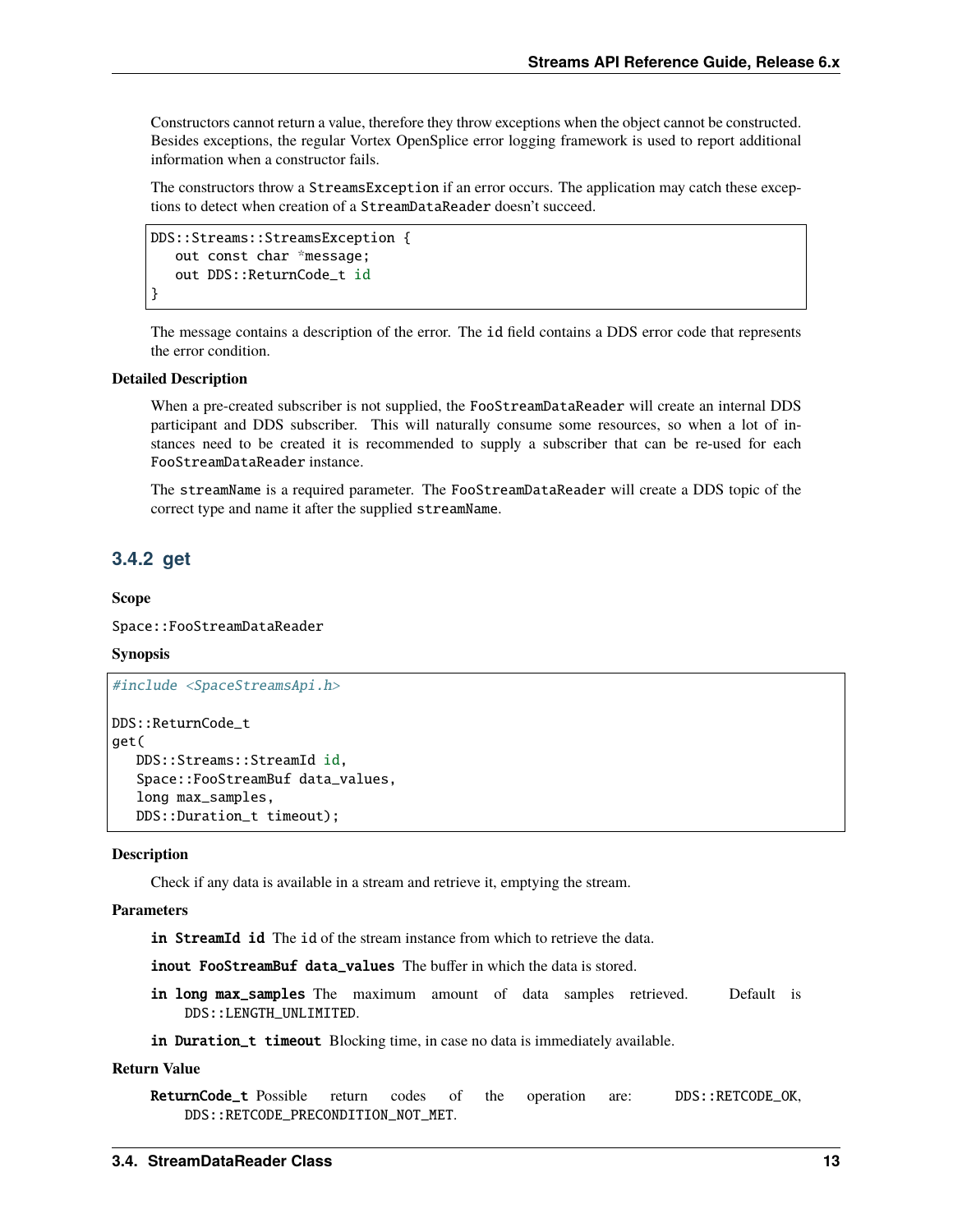## **Detailed Description**

Using the get operation, the application can retrieve data from a stream. The stream is selected based on the supplied StreamId.

If no data is available initially, the get operation blocks for a maximum period specified in the timeout parameter. If data becomes available during the timeout period the FooStreamDataReader proceeds to retrieve the data and return it to the application. To return immediately, the application can use the special value DDS::DURATION\_ZERO as a timeout parameter. To block indefinitely until data is available, the value DDS:: DURATION\_INFINITE should be passed.

The data is returned in a buffer that is to be supplied by the application. The application is responsible for allocating a buffer that is large enough to contain the available data. If more data is available than will fit in the buffer, the excess data will be stored by the StreamDataReader and returned to the application during the next call to *[get](#page-14-0)* (or *[get\\_w\\_filter](#page-15-0)*). In this state, the StreamDataReader will only attempt to retrieve new data after all data that was stored internally is returned to the application.

Since allocating memory for the buffer is an expensive operation, it is recommended to re-use the same buffer for each subsequent call to *[get](#page-14-0)* or *[get\\_w\\_filter](#page-15-0)*. The max\_samples parameter can be used to limit the amount of data that is returned with each *[get](#page-14-0)* or *[get\\_w\\_filter](#page-15-0)* call.

*Note*: Internal pre-allocation of buffers, using a loans registry similar to the DCPS API, will be implemented in a future version.

#### **Return Code**

DDS::RETCODE\_OK Data is returned in the data\_values buffer.

DDS::RETCODE\_NO\_DATA There is currently no data available.

DDS:: RETCODE\_PRECONDITION\_NOT\_MET The operation could not be performed because a precondition is not met; most likely the data\_values buffer is not preallocated.

The list of possible return codes includes all possible return codes of waitset.wait() and take\_instance() calls. These DCPS calls are used internally by the Streams API. There is one exception: if the waitset.wait() returns a DDS::RETCODE\_TIMEOUT, this return code is translated to a DDS::RETCODE\_NO\_DATA return code.

See the Vortex OpenSplice *C++ Reference Guide* for possible result codes returned by a DDS take\_instance operation and for waitset.wait().

# <span id="page-15-0"></span>**3.4.3 get\_w\_filter**

**Scope**

Space::FooStreamDataReader

### **Synopsis**

```
#include <SpaceStreamsApi.h>
DDS::ReturnCode_t
get_w_filter(
   DDS::Streams::StreamId id,
   Space::FooStreamBuf data_values,
   long max_samples,
   DDS::Duration_t timeout
```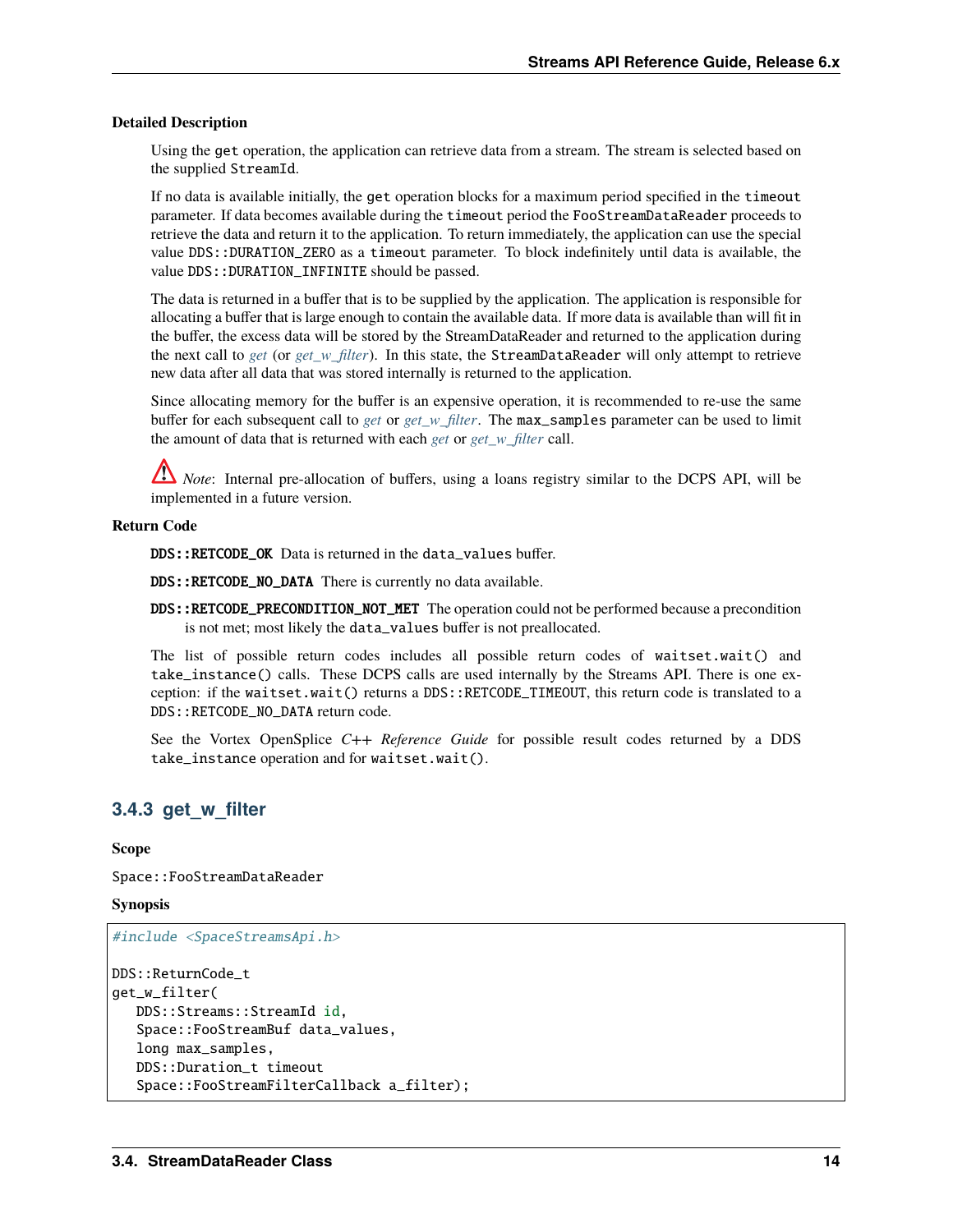## **Description**

Check if any data is available in a stream and retrieve it if it matches the filter, discard otherwise.

# **Parameters**

in StreamId id The id of the stream instance of which to retrieve the data.

inout FooStreamBuf data\_values The buffer in which the data is stored.

in long max\_samples The maximum amount of data samples retrieved.

in Duration\_t timeout Blocking time, in case no data is immediately available.

in FooStreamFilterCallback a\_filter Pointer to a function that implements a filter for the data.

## **Return Value**

ReturnCode\_t Possible return codes of the operation are: DDS::RETCODE\_OK, DDS::RETCODE\_PRECONDITION\_NOT\_MET.

#### **Detailed Description**

The get\_w\_filter operation is equivalent to the *[get](#page-14-0)* operation, the description of *[get](#page-14-0)* also applies to get\_w\_filter.

The difference is that get\_w\_filter allows the application to supply a FooStreamFilterCallback instance that implements the match\_data() operation. Each data sample is matched against the filter and only data for which the filter returns true is returned to the application.

Samples that do not match the filter are not considered in relation to max\_samples and the data\_values buffer length; the buffer does *not* need to be capable of holding *all* available samples, just the samples that pass the filter.

Samples are only evaluated once and are discarded if not matched.

#### **Return Code**

DDS::RETCODE\_OK Data is returned in the data\_values buffer.

DDS::RETCODE\_NO\_DATA There is no data available during the period specified by timeout.

DDS::RETCODE\_PRECONDITION\_NOT\_MET The operation could not be performed because a precondition is not met; most likely the data\_values buffer is not preallocated.

The list of possible return codes includes all possible return codes of waitset.wait() and take\_instance() calls. These DCPS calls are used internally by the Streams API. There's one exception: If the waitset.wait() returns a DDS::RETCODE\_TIMEOUT, this return code is translated to a DDS::RETCODE\_NO\_DATA return code.

See the Vortex OpenSplice *C++ Reference Guide* for possible result codes returned by a DDS take\_instance operation and waitset.wait().

# <span id="page-16-0"></span>**3.4.4 return\_loan**

**Scope**

Space::FooStreamDataReader

**Synopsis**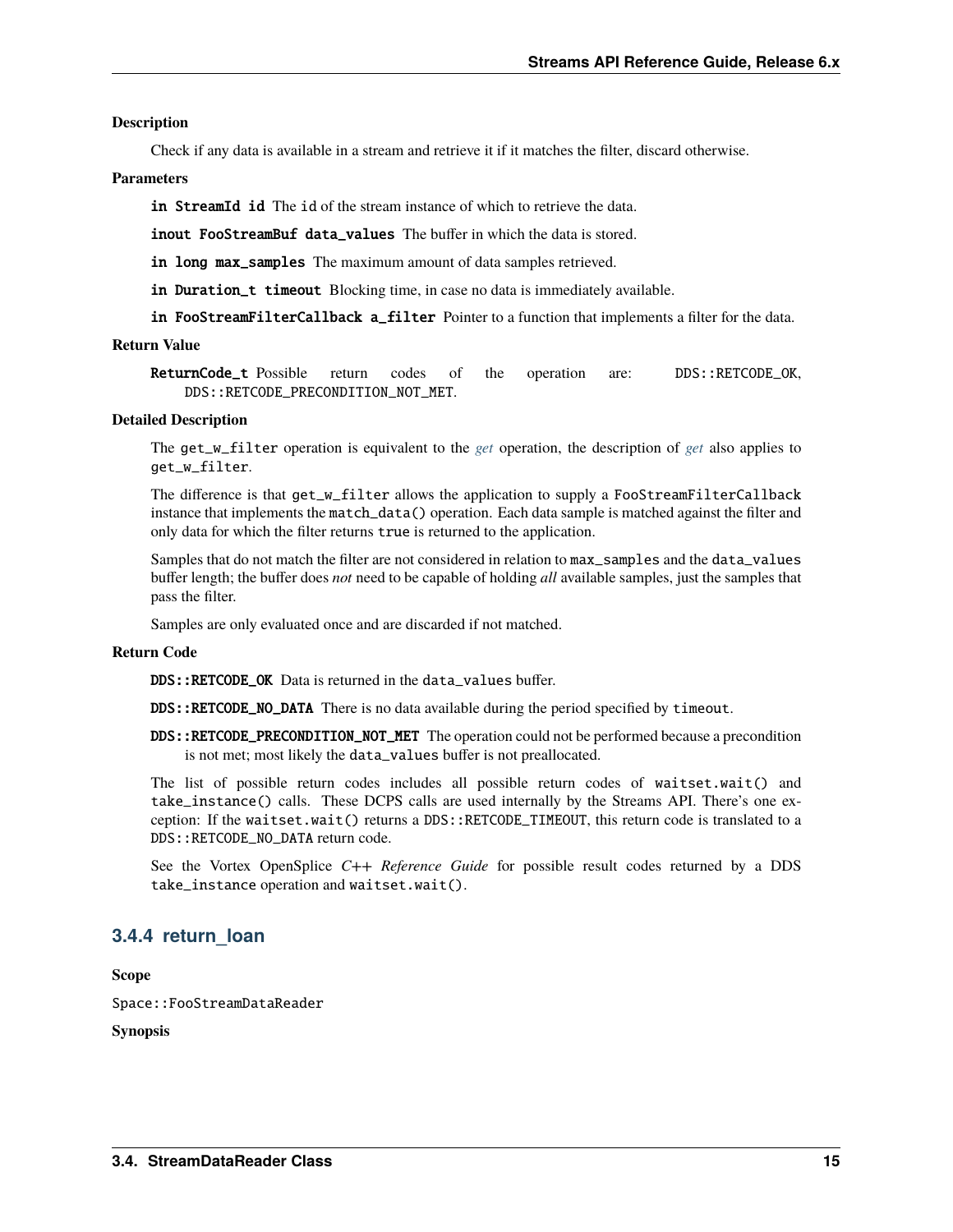#include <SpaceStreamsApi.h>

DDS::ReturnCode\_t return\_loan( Space::FooStreamBuf data\_values)

#### **Description**

The application should use this operation to indicate that it has finished accessing the sequence of data\_values.

# **Parameters**

inout FooStreamBuf data\_values The data sequence which was loaned from the FooStreamDataReader.

# **Return Value**

ReturnCode\_t Possible return codes of the operation are: DDS::RETCODE\_OK, DDS::RETCODE\_PRECONDITION\_NOT\_MET.

#### **Detailed Description**

When the application does not pre-allocate a buffer to hold the data, the FooStreamDataReader will do so itself when a *[get](#page-14-0)* operation is invoked. The application calls return\_loan to indicate that it has finished accessing this buffer so the FooStreamDataReader can reclaim the resources allocated for the buffer.

*Note*: Internal pre-allocation will be implemented in a future release. This operation has no effect on buffers allocated by the application.

# <span id="page-17-0"></span>**3.4.5 get\_qos**

## **Scope**

Space::FooStreamDataReader

#### **Synopsis**

```
#include <SpaceStreamsApi.h>
```

```
DDS::ReturnCode_t
get_qos(
   DDS::Streams::StreamDataReaderQos &qos)
```
#### **Description**

This operation allows access to the existing set of QoS policies for a FooStreamDataReader.

#### **Parameters**

inout StreamDataReaderQos &qos A pointer to a StreamDataReaderQos object to which the current QoS settings will be copied.

## **Return Value**

ReturnCode\_t Possible return code of the operation is: DDS::RETCODE\_OK.

## **Detailed Description**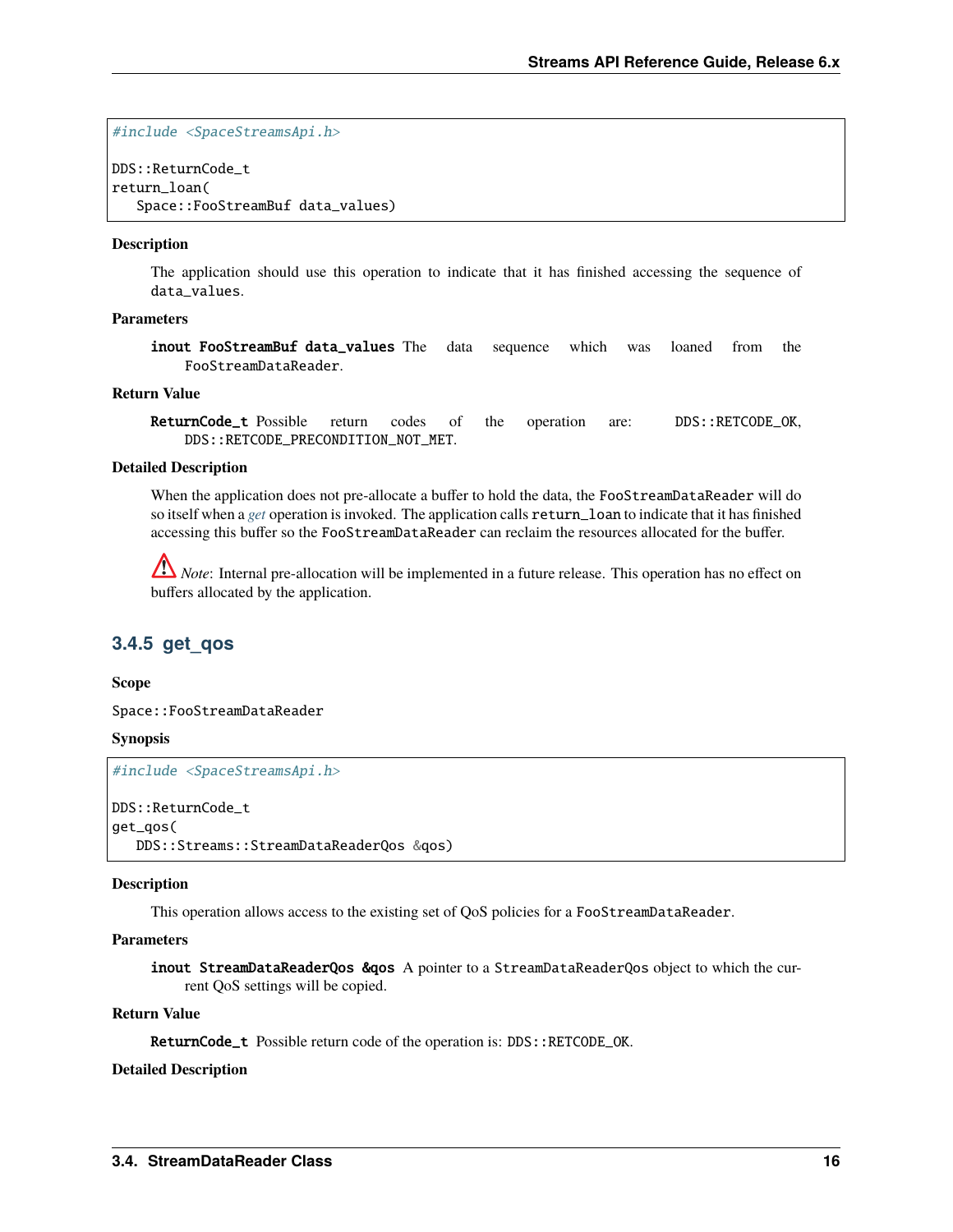The existing list of QoS settings of the FooStreamDataReader is copied to the object pointed to by qos. The application can then inspect and, if necessary, modify the settings and apply the settings using the set\_qos operation.

# **Return Code**

RETCODE\_OK The QoS settings were successfully copied to the supplied qos object.

# <span id="page-18-0"></span>**3.4.6 set\_qos**

**Scope**

Space::FooStreamDataReader

**Synopsis**

#include <SpaceStreamsApi.h>

DDS::ReturnCode\_t set\_qos( DDS::Streams::StreamDataReaderQos &qos)

#### **Description**

This operation allows replacing the existing set of QoS policies for a FooStreamDataReader.

# **Parameters**

in StreamDataReaderQos &qos A pointer to a qos object with the new policies.

#### **Return Value**

ReturnCode\_t Possible return codes of the operation are: DDS::RETCODE\_OK, DDS::RETCODE\_UNSUPPORTED.

### **Detailed Description**

This operation allows replacing the set of QoS policies of a FooStreamDataReader.

# **Return Code**

RETCODE\_OK The QoS settings were successfully applied to the FooStreamDataWriter.

RETCODE\_UNSUPPORTED The application attempted to set QoS policies or values that are not (yet) supported.

# <span id="page-18-1"></span>**3.4.7 interrupt**

## **Scope**

Space::FooStreamDataReader

## **Synopsis**

#include <SpaceStreamsApi.h>

```
DDS::ReturnCode_t
interrupt();
```
# **Description**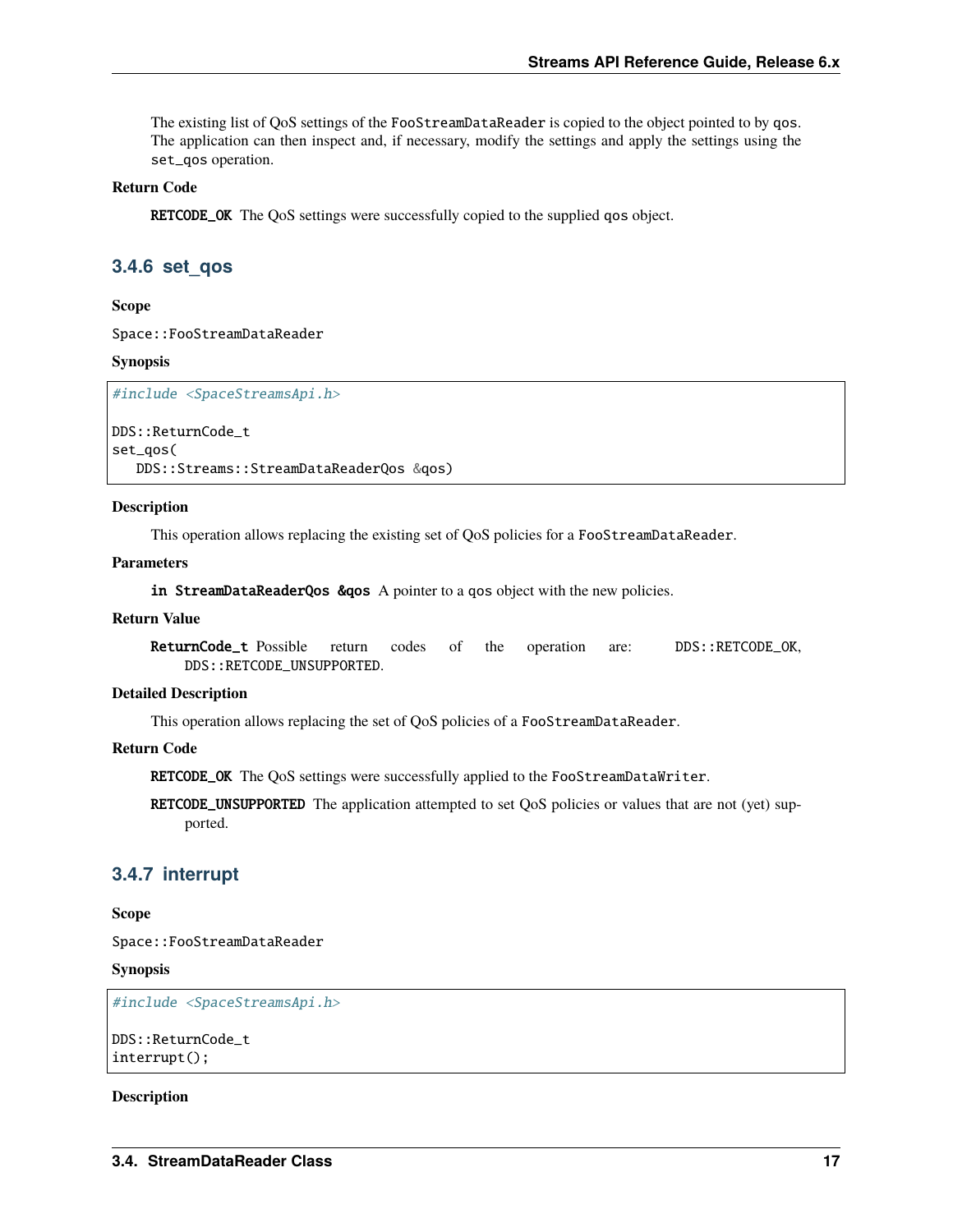Interrupt a blocking *[get](#page-14-0)* operation from a different thread.

# **Return Value**

ReturnCode\_t Possible return codes of the operation are: DDS::RETCODE\_OK, DDS::RETCODE\_ERROR.

#### **Detailed Description**

The *[get](#page-14-0)* operation accepts a timeout parameter which causes the FooStreamDataReader to block until data becomes available. It can block indefinitely when an infinite timeout is supplied and data never becomes available because there are simply no compatible writers.

In such cases it can be desirable to interrupt the *[get](#page-14-0)* operation from the application, i.e. for termination or reclaiming of resources.

The interrupt call triggers an internal GuardCondition by calling DDS::GuardCondition::set\_trigger\_value(true). This causes the *[get](#page-14-0)* operation to return with a DDS:: RETCODE\_NO\_DATA result.

# **Return Code**

The return code of this operation is determined by the result of DDS::GuardCondition::set\_trigger\_value()

DDS::RETCODE\_OK The GuardCondition was triggered successfully

DDS::RETCODE\_ERROR An internal error occurred

# <span id="page-19-0"></span>**3.5 FooStreamFilterCallback Interface**

#### **Scope**

Space::FooStreamDataReader

# **Synopsis**

#include <SpaceStreamsApi.h>

```
boolean
a_filter(
   const Space::Foo &data)
```
#### **Description**

Function interface for filters that are passed to the *[get\\_w\\_filter](#page-15-0)* and/or peek\_w\_filter operations.

#### **Parameters**

in const Foo &data A data sample.

## **Return Value**

boolean Return true if the supplied data matches, false if it doesn't match.

#### **Detailed Description**

The application can supply any function that adheres to the FooStreamFilterCallback interface, to filter data that is retrieved by the *[get\\_w\\_filter](#page-15-0)* operation. If the data matches the filter, the function returns true and the data is added to the data\_values buffer that is returned by the *[get\\_w\\_filter](#page-15-0)* operation. Data that doesn't match the filter is discarded.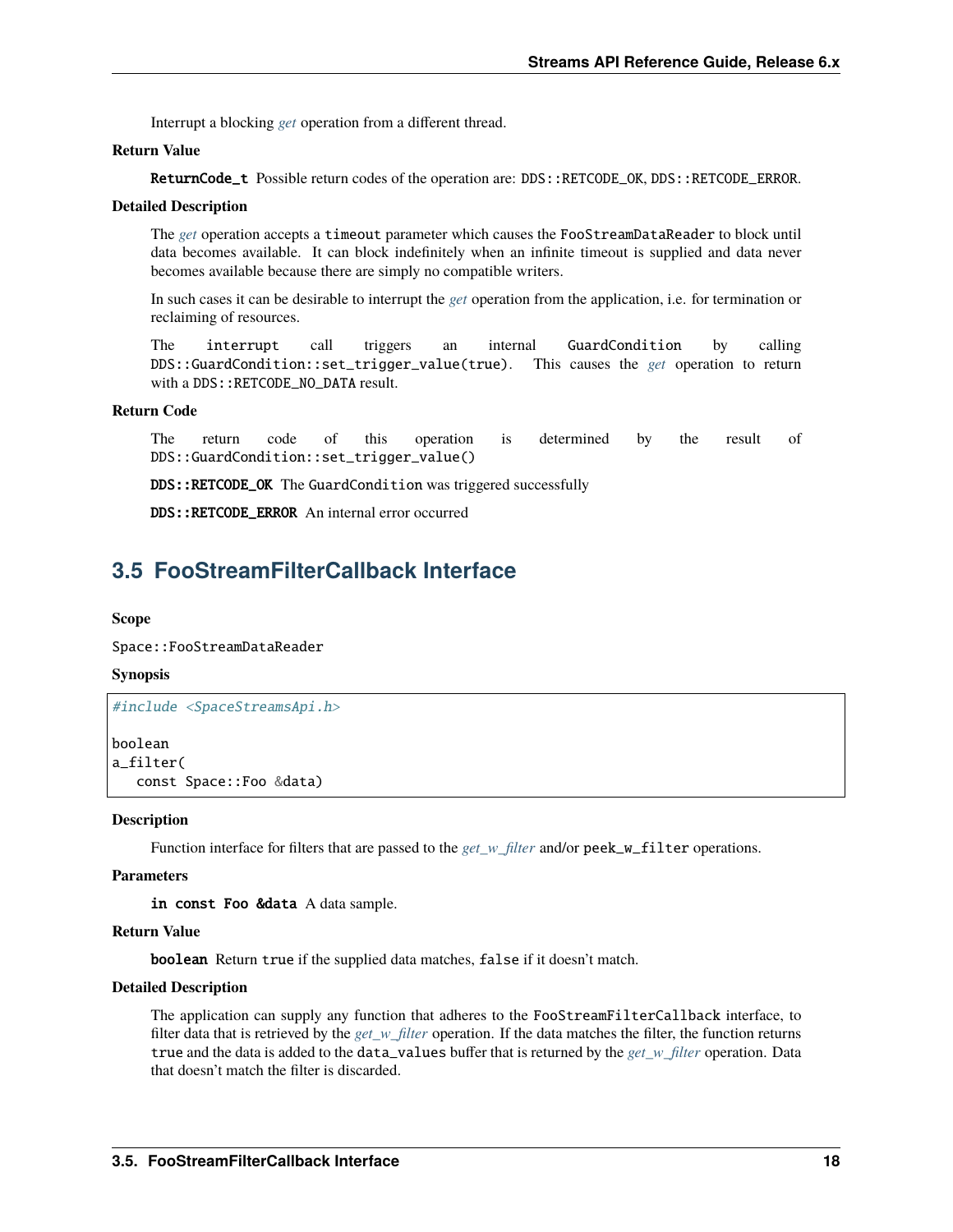# **CHAPTER**

# **FOUR**

# **CONTACTS & NOTICES**

# <span id="page-20-1"></span><span id="page-20-0"></span>**4.1 Contacts**

## **ADLINK Technology Corporation**

400 TradeCenter Suite 5900 Woburn, MA 01801 USA Tel: +1 781 569 5819

# **ADLINK Technology Limited**

The Edge 5th Avenue Team Valley Gateshead NE11 0XA UK Tel: +44 (0)191 497 9900

# **ADLINK Technology SARL**

28 rue Jean Rostand 91400 Orsay France Tel: +33 (1) 69 015354

Web: <https://www.adlinktech.com/en/data-distribution-service> Contact: <https://www.adlinktech.com/en/data-distribution-service> E-mail: [ist\\_info@adlinktech.com](mailto:ist_info@adlinktech.com) LinkedIn: <https://www.linkedin.com/company/79111/> Twitter: [https://twitter.com/ADLINKTech\\_usa](https://twitter.com/ADLINKTech_usa) Facebook: <https://www.facebook.com/ADLINKTECH>